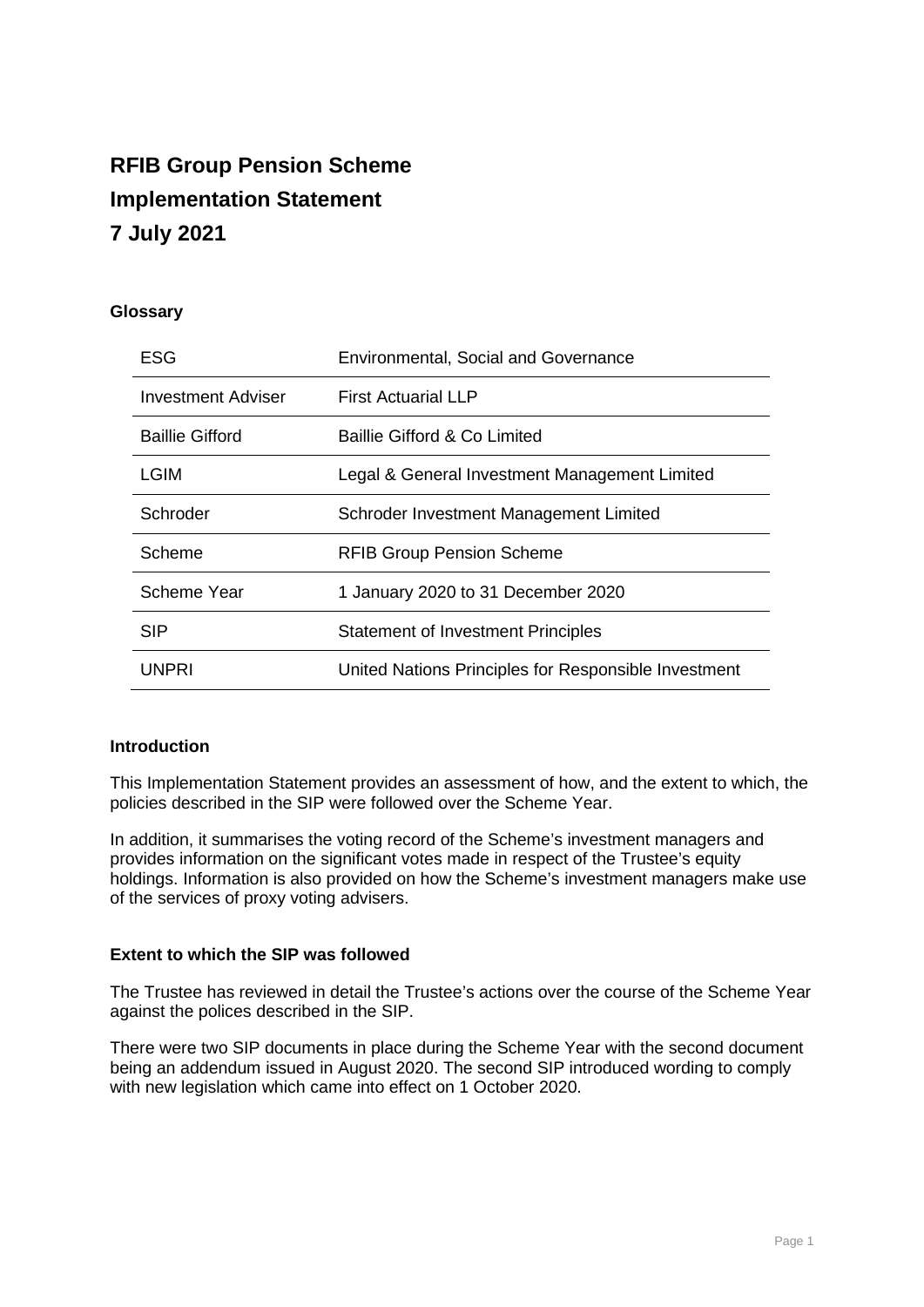The Trustee's investment objectives did not change over the course of the Scheme Year and these continue to be:

#### DB Section

- to ensure that the assets are sufficient and available to pay members' benefits as and when they fall due;
- to generate an appropriate level of investment returns to improve the funding position and thereby improve security for members; and
- to protect the funding position limiting the scope for adverse investment experience reducing security for members.

#### DC Section

- Offering an appropriate range of investment options The range of funds that is offered is intended to offer sufficient investment flexibility for members of all ages.
- Offering suitable lifestyle strategies The Trustee considers the likely form of benefits that will be paid to members and determines the lifestyle strategies accordingly.
- Offering a default investment option The Trustee sets a default investment option which will be used by those members who do not select their own investment strategy.

In conjunction with its investment adviser, the Trustee regularly reviewed the Scheme's investment managers over the course of the Scheme Year. This included assessment of performance and consideration of whether each fund was being managed in line with its mandate and the Trustee's expectations. In addition, the Trustee considered whether each fund's mandate remained appropriate for the Scheme's investment strategy.

No changes were made to the strategic allocation of growth assets over the year in terms of asset class.

All of the Scheme's assets are invested in pooled funds and, therefore, the Trustee accepts that actions on Environmental, Social and Corporate Governance (ESG) matters are delegated to the managers of the pooled funds. Nevertheless, the Trustee monitors these actions.

In particular, we provide an analysis of each fund's ESG characteristics on the Hub which comes as part of the Scheme's quarterly reporting service. A report on the voting activity of the Scheme's investment managers has been provided by the Trustee's investment adviser to assist in the preparation of this Implementation Statement.

All of the investment managers used to implement the Scheme's investment strategy are signatories to the UNPRI.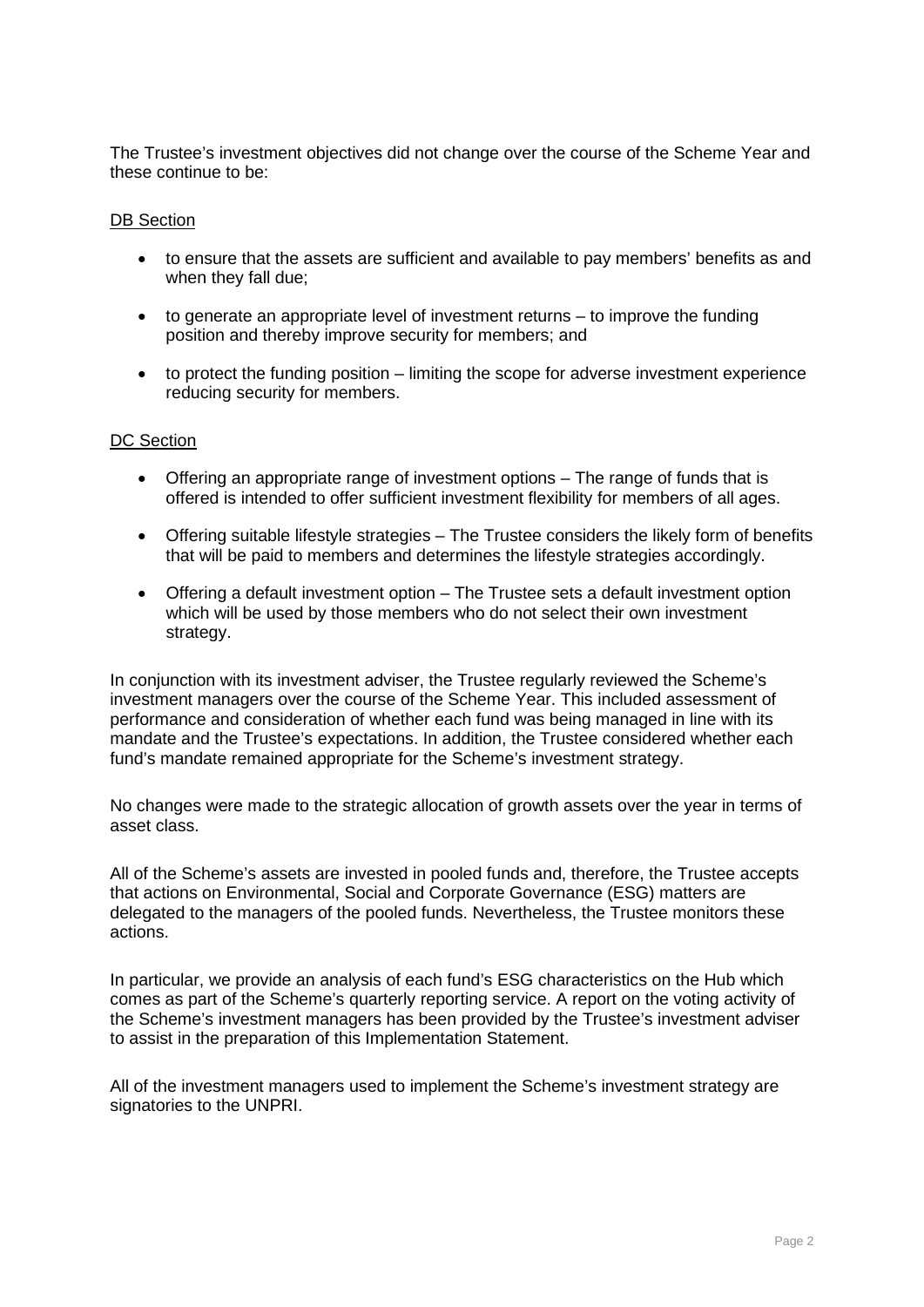The Trustee recognises that it is likely that members and beneficiaries will hold a broad range of views on ESG and other non-financial matters, but the Trustee does not directly take such views into account when determining the Scheme's investment strategy. Instead, the Trustee sets the investment strategy with a view to achieving the investment objectives set out above.

The Scheme does not hold any employer related assets and all the assets held are liquid meaning they can be realised for cash at relatively short notice. In addition, the Trustee has not been involved in any public policy work undertaken in the Scheme Year.

As the Scheme's assets are held in pooled funds, the Trustees have limited influence over the investment managers' investment decisions. In practice, investment managers cannot fully align their strategy and decisions to the (potentially conflicting) policies of all their pooled fund investors in relation to strategy, long-term performance of debt / equity issuers, engagement and portfolio turnover.

#### **Investment manager voting information**

An investment in equities (shares) brings with it an entitlement to vote at general meetings of the company whose shares are held. The Scheme's assets are invested in pooled funds and some of those funds include an allocation to equities. Where equities are held, the investment manager has the entitlement to vote.

Over the Scheme Year, the Scheme's DB assets were invested in the following funds which included an allocation to equities:

- Baillie Gifford Multi Asset Growth Fund
- I GIM Diversified Fund
- Schroders Diversified Growth Fund

In addition, the Scheme has a relatively small DC section. Of this, roughly two thirds are invested in LGIM funds with the other third being invested by Columbia Threadneedle.

Having considered information provided by their investment adviser, the Trustees have concluded that all of their investment managers maintain a transparent corporate governance policy and all have provided detailed information on their voting records.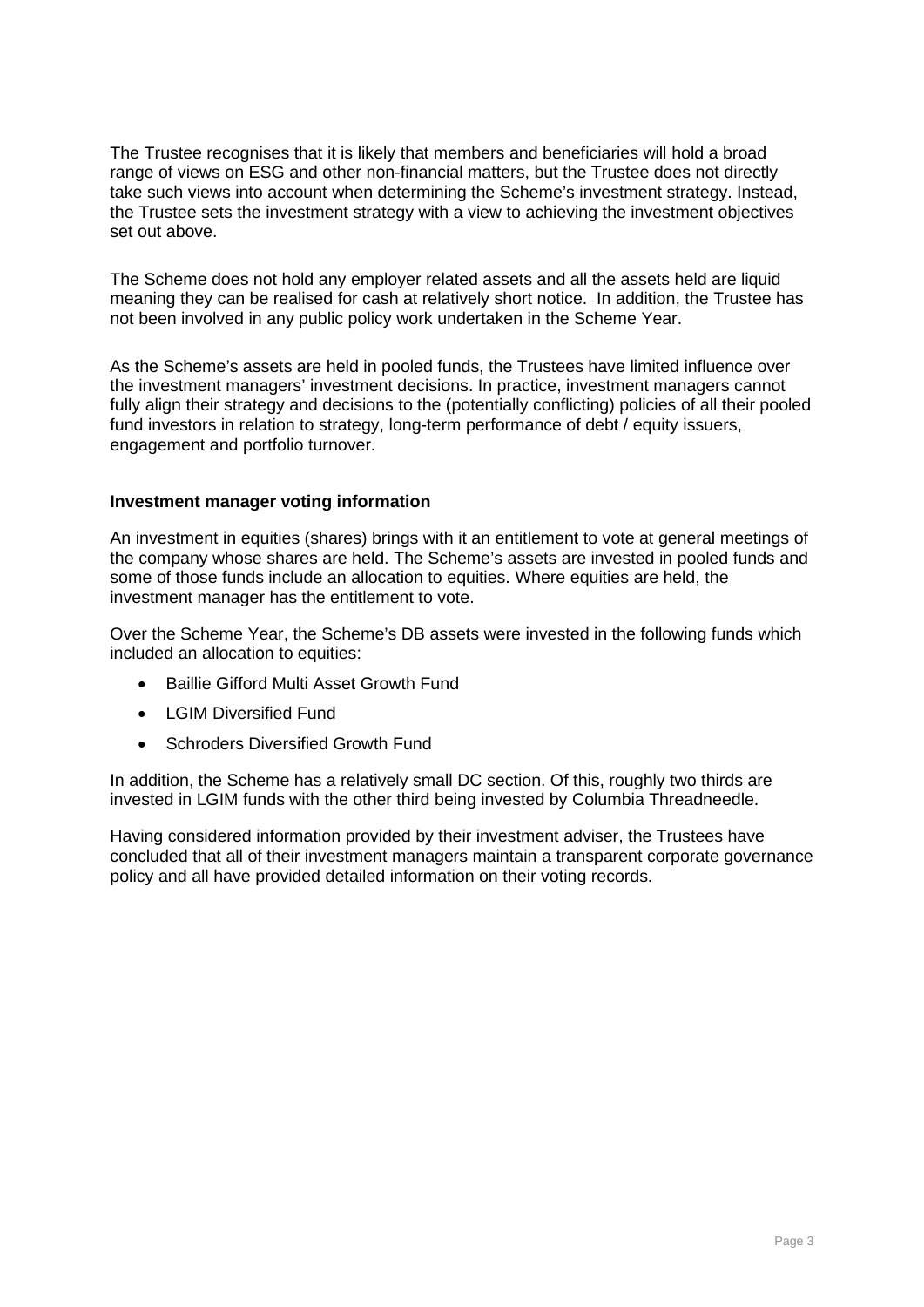# **Investment manager voting record**

A summary of the investment managers' voting records over the year to 31 December 2020 is:

|                           |                        | <b>Split of votes:</b> |                |           |  |  |
|---------------------------|------------------------|------------------------|----------------|-----------|--|--|
|                           |                        |                        |                | Did not   |  |  |
|                           |                        |                        |                | vote/     |  |  |
| <b>Investment Manager</b> | <b>Number of votes</b> | For                    | <b>Against</b> | abstained |  |  |
|                           |                        |                        |                |           |  |  |
|                           |                        |                        |                |           |  |  |
| <b>Baillie Gifford</b>    | 13,603                 | 95.3%                  | 2.9%           | 1.8%      |  |  |
|                           |                        |                        |                |           |  |  |
| <b>LGIM</b>               | 66,242                 | 81.8%                  | 17.4%          | 0.7%      |  |  |
|                           |                        |                        |                |           |  |  |
|                           |                        |                        |                |           |  |  |
| <b>Schroders</b>          | 68,992                 | 87.0%                  | 13.0%          | 0.0%      |  |  |
|                           |                        |                        |                |           |  |  |
| Columbia                  |                        |                        |                |           |  |  |
| <b>Threadneedle</b>       | 14,672                 | 91.0%                  | 9.5%           | 0.0%      |  |  |

*Notes* 

*Split of votes may not sum to 100% due to rounding*

*These voting statistics are based on each manager's full voting record rather than votes related solely to the funds held by the Scheme.*

# **Use of proxy investment advisers**

|                        | Who is their   |                                           |
|------------------------|----------------|-------------------------------------------|
|                        | proxy          |                                           |
| <b>Investment</b>      | voting         |                                           |
| <b>Manager</b>         | adviser?       | How is the proxy voting adviser used?     |
|                        | No Proxy       |                                           |
|                        | Voting         | All done in-house, Manager aims to        |
| <b>Baillie Gifford</b> | Adviser        | participate in all votes                  |
|                        |                | ISS and IVIS provide research and ISS     |
|                        | <b>ISS and</b> | administer votes. However, all voting is  |
| <b>LGIM</b>            | IVIS           | determined by guidelines set by LGIM.     |
|                        |                | Proxy advisers provide research and       |
|                        | <b>ISS and</b> | administer votes but voting is determined |
| <b>Schroders</b>       | IVIS           | by Schroders.                             |
|                        | Glass          | Proxy advisors provide research but       |
| Columbia               | Lewis, ISS     | voting decisions are taken by             |
| Threadneedle           | and IVIS       | Threadneedle.                             |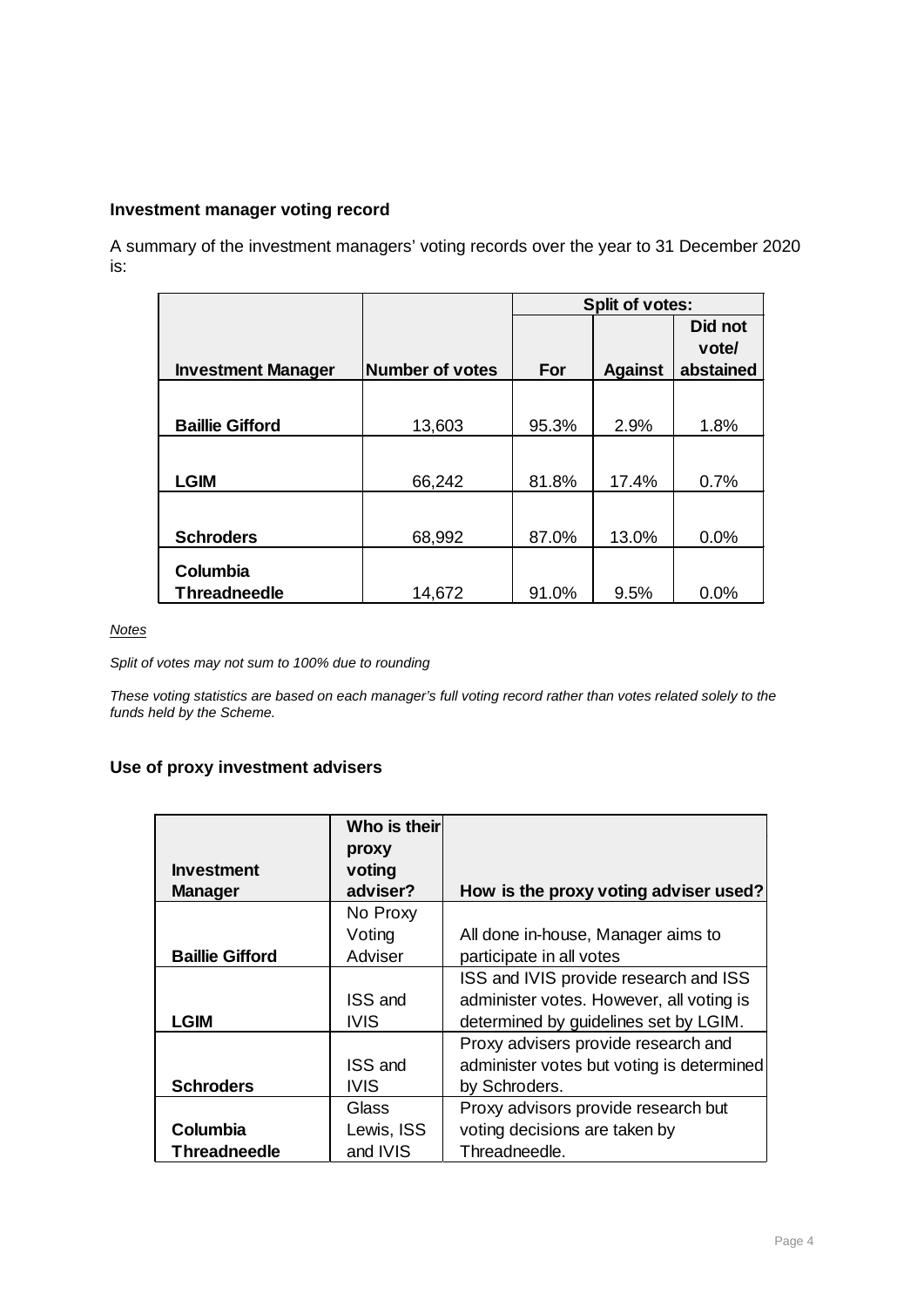### **Significant votes**

Based on information provided by the Trustee's investment adviser, the Trustee has identified significant votes in eight separate categories. The Trustee considers votes to be more significant if they are closely contested. i.e. close to a 50:50 split for and against. A closely contested vote indicates that shareholders considered the matter to be significant enough that it should not be simply "waved through". In addition, in such a situation, the vote of an individual investment manager is likely to be more important in the context of the overall result.

The five most significant votes in each of the eight categories based on shares held by the Scheme's investment managers are listed in the Appendix. In addition, the Trustees considered each investment managers' overall voting record in significant votes (i.e. votes across all stocks not just the stocks held within the funds used by the Scheme). Note that for the purpose of the data in the Appendix votes cast by Columbia Threadneedle have been disregarded due to the small proportion of total Scheme assets invested in Columbia Threadneedle funds.

# **Description of Voting Behaviour**

Relative to their peers, LGIM show a strong tendency to vote against director's proposals. They have also shown strong support for shareholders proposals aimed to tackle a broad range of environmental and social issues.

LGIM's voting policies are also detailed and includes clear rationales and rules for when they will vote against director's recommendations on a proposal.

Baillie Gifford tends to support director proposals, but this is consistent with their active management style – they have chosen to invest in companies for the long term, so it is unsurprising they wish to support management.

Baillie Gifford have though demonstrated a willingness to vote in favour of shareholder proposals (which typically means voting against management) designed to tackle environmental and social issues.

Schroders have also consistently been supportive of the most contested shareholder proposals designed to tackle environmental and social issues**.** They have also opposed director proposals on issues such as the appointment of auditors when they see a potential lack of independence.

Similarly we have no concerns over the voting record of Columbia Threadneedle, who demonstrate a willingness to oppose director's proposals across a range of issues, but in particular to protect shareholders influence. They have also been supportive of a number of shareholder proposals designed to tackle Environmental and Social issues.

The Trustee will keep the voting actions of the investment managers under review.

Approved by the Trustee of the RFIB Group Pension Scheme on 7 July 2021.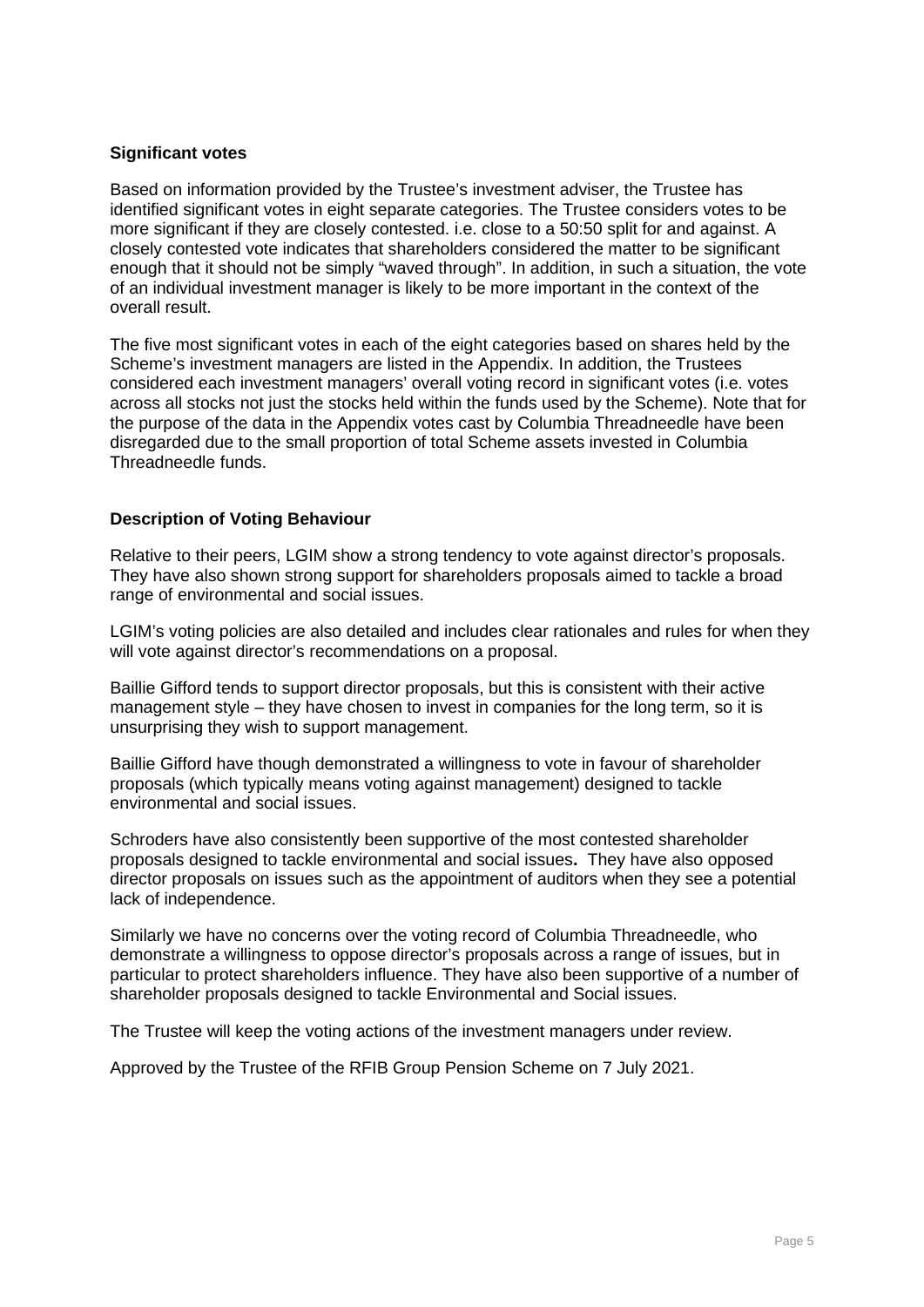# **Details of the significant votes**

The table below records how the Scheme's investment managers voted in the most significant votes identified by the Trustee.

| Company                                          | <b>Meeting</b><br><b>Date</b> | Proposal                                                                  | Votes<br>For<br>(%) | Votes<br>Against<br>(%) | <b>LGIM</b> | <b>Schroders</b> | <b>Baillie</b><br>Gifford |
|--------------------------------------------------|-------------------------------|---------------------------------------------------------------------------|---------------------|-------------------------|-------------|------------------|---------------------------|
| <b>Audit &amp; Reporting</b>                     |                               |                                                                           |                     |                         |             |                  |                           |
| <b>YARA</b><br><b>INTERNATIONAL ASA</b>          | 07/05/2020                    | Receive the Directors Report                                              | 50                  | 50                      | Not held    | For              | Not held                  |
| <b>NORTHROP</b><br><b>GRUMMAN</b><br>CORPORATION | 20/05/2020                    | Appoint the Auditors                                                      | 24                  | 75                      | Against     | Not held         | Not held                  |
| <b>VIVENDI SA</b>                                | 20/04/2020                    | Approval of the Information set out in<br>the Corporate Governance Report | 74                  | 23                      | Against     | Not held         | Not held                  |
| ATOS SE                                          | 16/06/2020                    | Appoint the Auditors                                                      | 78                  | 22                      | Not held    | For              | Not held                  |
| <b>CAPGEMINI SE</b>                              | 20/05/2020                    | Renew Appointment of<br>PricewaterhouseCoopers Audit as<br>Auditor        | 82                  | 18                      | Against     | For              | Not held                  |

| <b>Shareholder Capital</b><br>& Rights      |            |                                                                                                                    |    |    |          |          |          |
|---------------------------------------------|------------|--------------------------------------------------------------------------------------------------------------------|----|----|----------|----------|----------|
| <b>STMICROELECTRONI</b><br>CS NV            | 17/06/2020 | Grant Board Authority to Issue Shares<br>Up To 10 Percent of Issued Capital<br>and Exclude Pre-emptive Rights      | 46 | 54 | Against  | Not held | Not held |
| <b>JUST EAT</b><br>TAKEAWAY.COM<br>N.V.     | 14/05/2020 | Issue Shares for Cash for the Purpose<br>of Financing an Acquisition or Other<br>Capital Investment                | 60 | 40 | Against  | Not held | For      |
| PFTROPAVI OVSK<br>PIC                       | 30/06/2020 | Issue Shares with Pre-emption Rights                                                                               | 64 | 35 | Not held | For      | Not held |
| <b>ASSICURAZIONI</b><br><b>GENERALI SPA</b> | 27/04/2020 | Authorize Share Repurchase Program<br>and Reissuance of Repurchased<br>Shares to Service Performance Share<br>Plan | 68 | 32 | Against  | Against  | Not held |
| <b>VIVENDI SA</b>                           | 20/04/2020 | Authorize Specific Buyback Program<br>and Cancellation of Repurchased<br>Share                                     | 69 | 31 | Against  | Not held | Not held |

| <b>Pay &amp; Remuneration</b>                            |            |                                                          |    |    |          |          |          |
|----------------------------------------------------------|------------|----------------------------------------------------------|----|----|----------|----------|----------|
| YARA<br><b>INTERNATIONAL ASA</b>                         | 07/05/2020 | Approve Fees Payable to the Board of<br><b>Directors</b> | 50 | 50 | Not held | For      | Not held |
| ALTRIA GROUP INC.                                        | 14/05/2020 | Advisory Vote on Executive<br>Compensation               | 49 | 50 | Against  | Against  | Not held |
| STMICROFI FCTRONI<br>CS NV                               | 17/06/2020 | Approve Remuneration Policy for<br>Management Board      | 50 | 50 | Against  | Not held | Not held |
| AROUNDTOWN SA                                            | 24/06/2020 | Approve Remuneration Policy                              | 49 | 51 | Against  | Not held | Not held |
| FIDELITY NATIONAL<br><b>INFORMATION</b><br>SERVICES INC. | 28/05/2020 | Advisory Vote on Executive<br>Compensation               | 44 | 53 | Against  | Not held | Not held |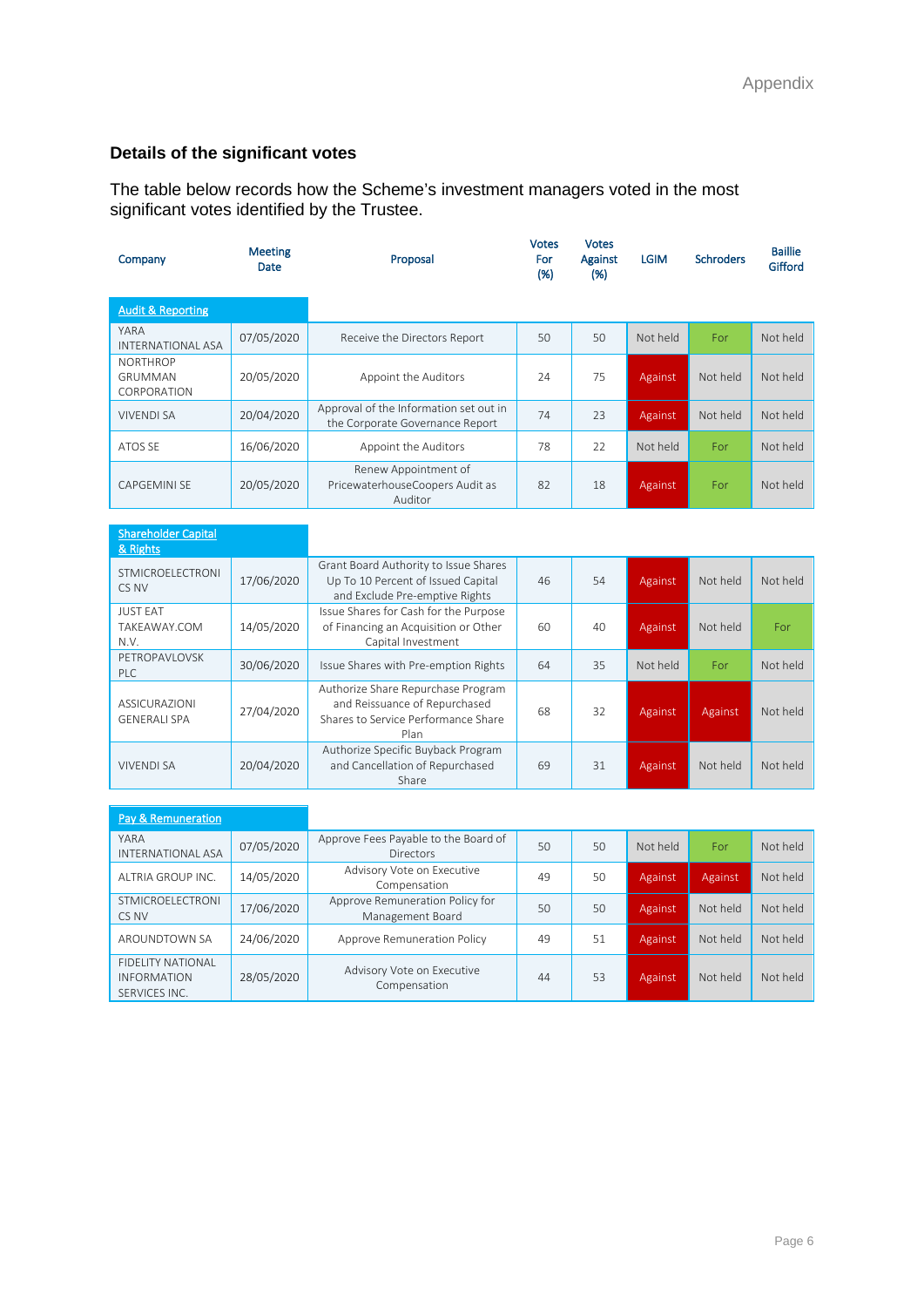| <b>Constitution of</b><br>Company, Board &<br><b>Advisers</b> |            |                                                                     |    |    |          |          |          |
|---------------------------------------------------------------|------------|---------------------------------------------------------------------|----|----|----------|----------|----------|
| UBS GROUP AG                                                  | 29/04/2020 | <b>Flect Remuneration Committee</b><br>Member: Dieter Wemmer        | 48 | 48 | For      | For      | Not held |
| PFTROPAVI OVSK<br>PI C                                        | 30/06/2020 | Elect Ekaterina Ray                                                 | 53 | 47 | Not held | For      | Not held |
| THE BOEING<br>COMPANY                                         | 27/04/2020 | Flect Susan C. Schwab                                               | 56 | 43 | For      | Not held | Not held |
| <b>KBC GROFP NV</b>                                           | 07/05/2020 | Re-elect Sonja De Becker                                            | 59 | 41 | For      | Not held | Not held |
| <b>GECINA</b>                                                 | 23/04/2020 | Amend Article 9 of Bylaws Re:<br>Shareholding Disclosure Thresholds | 59 | 41 | Against  | Not held | Not held |

| Merger,<br><b>Acquisition, Sales &amp;</b><br><b>Finance</b> |            |                                                                                                                                                                                                                                                                    |    |                |         |          |          |
|--------------------------------------------------------------|------------|--------------------------------------------------------------------------------------------------------------------------------------------------------------------------------------------------------------------------------------------------------------------|----|----------------|---------|----------|----------|
| <b>DELIVERY HERO SE</b>                                      | 18/06/2020 | Approve Issuance of Warrants/Bonds<br>with Warrants Attached/Convertible<br>Bonds without Pre-emptive Rights up<br>to Aggregate Nominal Amount of EUR<br>2 Billion; Approve Creation of EUR 20<br>Million Pool of Capital to Guarantee<br><b>Conversion Rights</b> | 78 | 22             | Against | Not held | For      |
| DASSAULT<br><b>SYSTEMES SE</b>                               | 26/05/2020 | Delegate Power to the Board to<br>Acquire Certain Assets of Another<br>Company                                                                                                                                                                                     | 80 | 20             | Against | Not held | Not held |
| SOCIETE GENERALE<br><b>SA</b>                                | 19/05/2020 | Authorize Issuance of Convertible<br>Bonds for Private Placements without<br>Pre-emptive Rights, up to Aggregate<br>Nominal Amount of FUR 106.67<br>Million                                                                                                        | 93 | $\overline{7}$ | For     | For      | Not held |
| <b>MUENCHENER</b><br><b>RUFCK AG</b><br>(MUNICH RE)          | 29/04/2020 | Issue Bonds/Debt Securities                                                                                                                                                                                                                                        | 93 | 7              | For     | Not held | Not held |
| <b>IBERDROLA SA</b>                                          | 02/04/2020 | Issue Bonds/Debt Securities                                                                                                                                                                                                                                        | 90 | 6              | For     | For      | Not held |

| <b>Other Company</b><br><b>Resolutions</b>   |            |                                                                                                   |    |    |          |          |          |
|----------------------------------------------|------------|---------------------------------------------------------------------------------------------------|----|----|----------|----------|----------|
| PEUGEOT SA                                   | 25/06/2020 | Authorize Board to Issue Free<br>Warrants with Pre-emptive Rights<br>During a Public Tender Offer | 69 | 31 | Not held | Against  | Not held |
| <b>VIVENDI SA</b>                            | 20/04/2020 | Approve Additional Pension Scheme<br>Agreement with Herve Philippe,<br>Management Board Member    | 70 | 27 | Against  | Not held | Not held |
| <b>UBISOFT</b><br>ENTERTAINMENT<br><b>SA</b> | 02/07/2020 | Delegate Powers to the Board to<br>Amend Bylaws to Comply with Legal<br>Changes                   | 80 | 20 | Not held | Not held | For      |
| <b>BRITISH LAND</b><br><b>COMPANY PLC</b>    | 29/07/2020 | Meeting Notification-related Proposal                                                             | 83 | 17 | For      | Not held | Not held |
| <b>SEGRO PLC</b>                             | 21/04/2020 | Meeting Notification-related Proposal                                                             | 85 | 15 | For      | Not held | Not held |